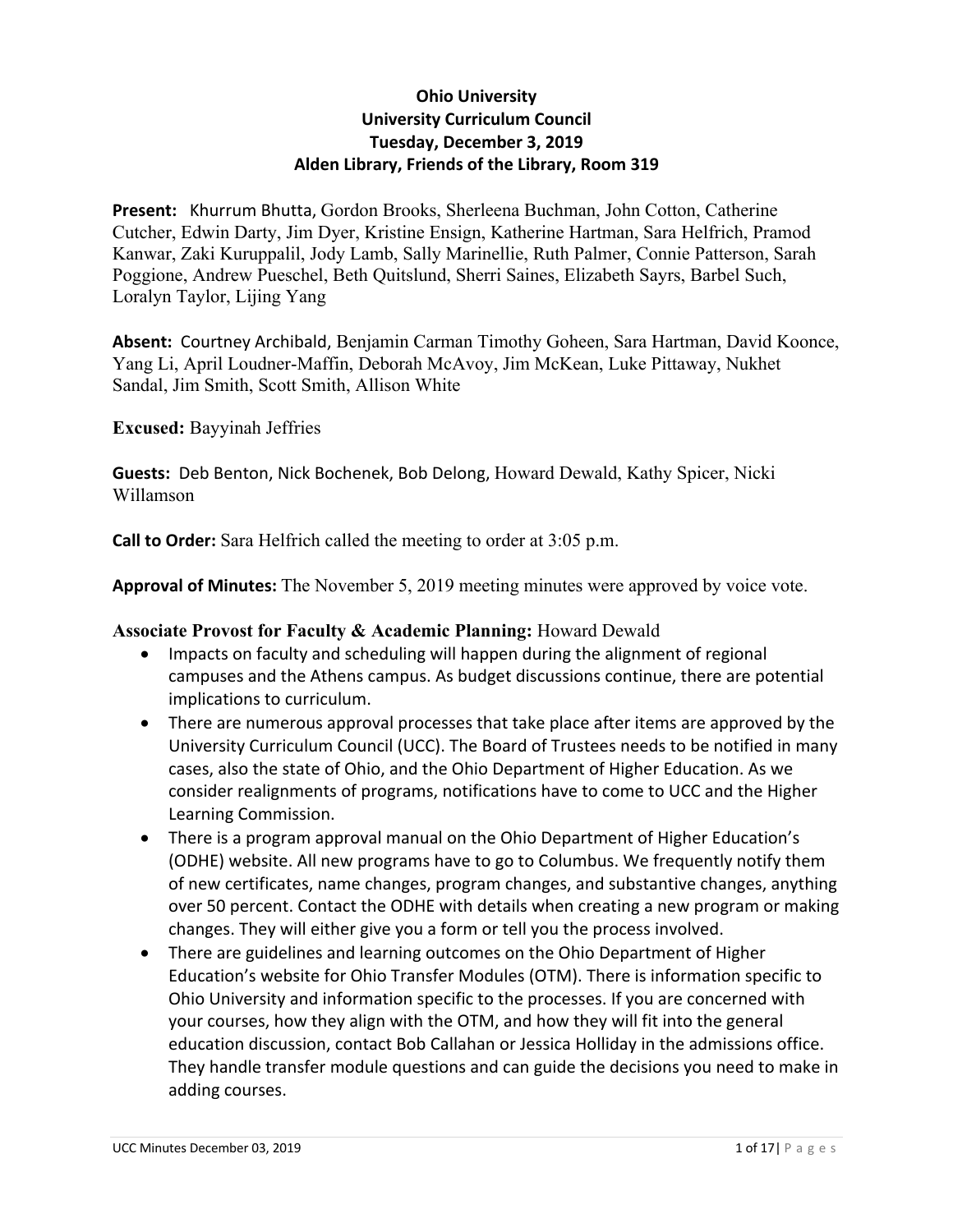- The General Education Steering Committee met and Katie Hartman and Elizabeth Sayrs were officially appointed to that committee.
- The Guaranteed Transfer Pathways steering committee met last week and saw the first exceptions to the transfer pathways. Those were presented by the University of Cincinnati and were exclusive to their program of Fine Arts; specifically their bachelors programs in music, architecture, and theater. The committee was inclined to recommend approval of those exceptions.

## **Program Review Committee Report:** John Cotton, Chair

• Cotton presented the agenda.

AY16

• Aviation – Self-study received. Externals approved. Site visit spring.

AY18

- Department of Interdisciplinary Healthcare Studies Review delayed until Fall 2021.
- Honor's Tutorial College Review delayed until Fall 2020.

AY19

- Technical and Applied Studies Site visit complete. Report received. Sent to Director and Dean for response 12/2.
- Applied Management Site visit Nov 7. Awaiting report.
- Voinovich School MPA Sent to graduate council for comment on Oct 15.
- Educational Studies Review received. Sent to chair and dean for comment Oct 15.
- School of Rehabilitation and Communication Studies Negotiating a review date for three separate programs aligned with accreditation (Howard agreed to 3-separate reviews.)

AY20

- Applied Health Sciences and Wellness Received self-study. Site visit spring.
- Chemical and Biomolecular Engineering Awaiting self-study.
- Civil Engineering –Received self-study. Site visit spring.
- Computer Science/Electrical Engineering Received self-study. Site visit spring.
- Industrial and Systems Engineering –Site visit Nov 21-22. Report Received. Sent to chair and dean for response 12/3.
- Mechanical Engineering Awaiting self-study.
- School of Nursing Externals waived. Review received. Director comment received, awaiting dean response.

**Program Committee Report**: Connie Patterson, Chair

• Patterson presented the agenda.

### **PROGRAM CHANGES**

### **1. College of Health Sciences and Professions**

Program Code: CTGLHG Program Name: Global Health Department: Health Sciences and Professions Contact: Sally Marinellie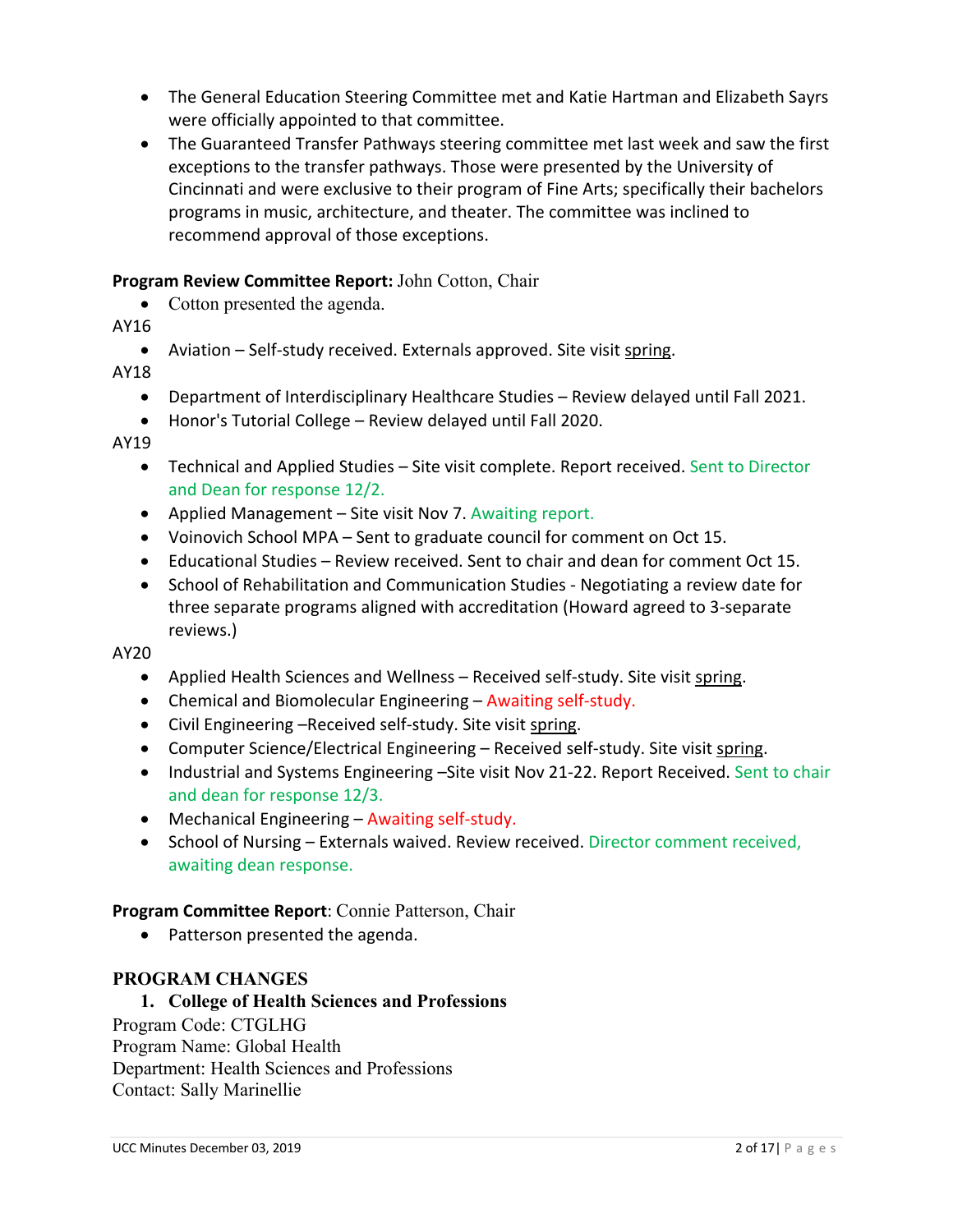The proposed change is to remove the Global Health Capstone I (IHS 5931) and Global Health Capstone II (IHS 5932) courses from the program requirements, resulting in a 5-credit reduction in the total certificate. The experiential "capstone" portion is duplicative of the student's thesis and/or practicums as well as the curriculum required in the certificate program. Students gain the skills of project proposals in other certificate core courses.

# **2. College of Health Sciences and Professions**

Program Code: CTGLHL Program Name: Global Health Department: Health Sciences and Professions Contact: Sally Marinellie

1. Remove the IHS 3930 Global Health Capstone Preparation Course (2-credit) from the Certificate program; the course is duplicative of the IHS 3521 Global Health Research and Service (3 credit).

2. Replace the IHS 4910 Global Health Capstone Experience (2-credit) with a special section of the IHS 3934 Global Health Capstone: Interprofessional Experiential Learning (IPE credit, 3 credit) course. This section of the IHS 3934 was developed and approved by the department in summer 2019 to blend the learning objectives of the original capstone with the IPE learning objectives.

The removal of the IHS 3930 reduces the certificate program by 1-credits from 19 to 18credits required in the program.

# **3. College of Fine Arts**

Program Code: BF5051 Program Name: Studio Art Department: School of Art Contact: Karla Hackenmiller

1. For our current studio concentrations in Ceramics, Photography, Sculpture, Printmaking, Painting + Drawing; we propose changing the number of 2000-level studio courses from 4 to 5; and the number of 3000-level studio courses from 6 to 5. The motivation for this one-course shift is to make it easier for students to meet the pre-requisites for advanced level courses. There is no change in the total number of courses taken nor in program hours.

2. The School of Art + Design would like to propose an additional track under the Studio Art BFA degree program, called "Art Therapy". Currently, our concentration areas consist of: Ceramics, Printmaking, Photography + Integrated Media, Sculpture + Expanded Practice, and Painting + Drawing. (Appendix A: Comparison of tracks.) This new concentration would serve to prepare students for a graduate degree program in Art Therapy; and for professional work in the blossoming field of Arts & Health.

The American Art Therapy Association (AATA) recommends that undergrads have a minimum of 18 hours of studio art credits and 12 hours of psychology courses (that include developmental and abnormal psych coursework) prior to applying for a graduate program in Art Therapy. There are no other outlined requirements for an undergraduate art therapy. Undergraduate programs in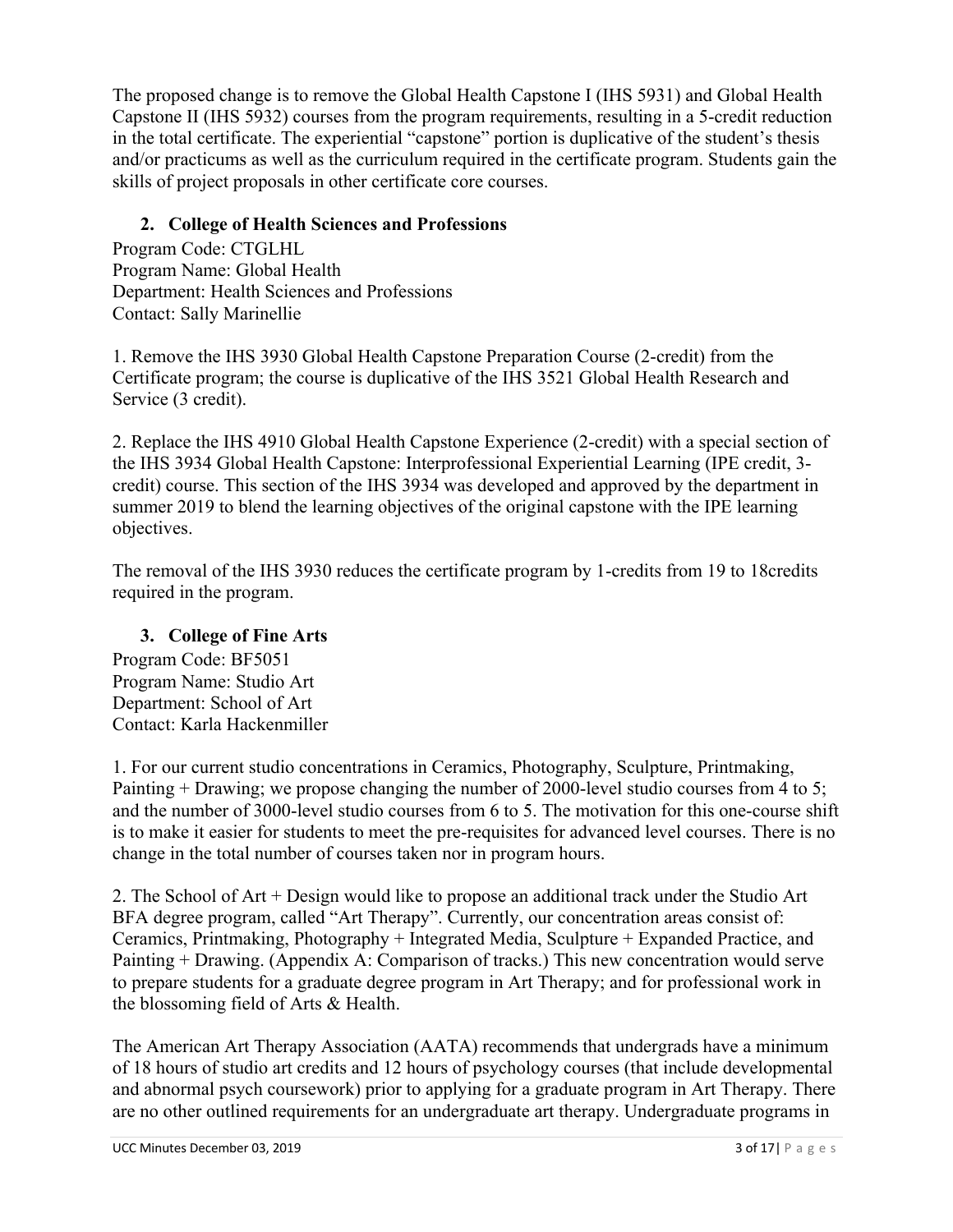art therapy are common, but none are accredited. The total number of credits for this track is slightly higher than the other tracks (other studio art tracks require 85 whereas this new proposed track would be 91); however, 9 of the additional required credits are Tier I and Tier II courses.

## **4. Russ College of Engineering and Technology**

Program Code: CTPMCU Program Name: Project Management Certificate Department: Engineering Technology and Management Contact: Zaki Kuruppalil

1. Change the current requirement from [ETM 3830 or ISE 4190 or ISE 4490] to [ETM 3830 or (ISE 4192 and ISE 4490)]

2. Student must secure a B- or above in the section that satisfy Project Management requirement (section 4 of the DARS). Student take at least one course to satisfy this requirement, ETM 3830 or (ISE 4490 and ISE 4192) Total program hours increase by 1 credit hour.

## **5. Regional Higher Education**

Program Code: AA5019 Program Name: Medical Assisting Technology Department: OHIO-Lancaster Contact: Cynthia Boles

The program proposes to add an option to gain knowledge in human structure and function content.

Complete one of the following:

BIOS 1030 Human Biology Credit Hours: 3 and BIOS 1300 Anatomy & Physiology I Credit Hours: 4 and BIOS 1310 Anatomy and Physiology II Credit Hours: 4

## Or

BIOS 1200 Human Structure and Function for Allied Health Credit Hours: 4 and NUTR 1000 Introduction to Nutrition Credit Hours: 3

Medical Assisting Technology (MAT) students currently take the BIOS 1030, 1300, and 1310 courses to obtain human structure and function content and meet accrediting body requirements. This program change will incorporate an additional option for students to gain human structure and function content knowledge.

If students elect for the BIOS 1200 and NUTR 1000 option, the total semester required hours for graduation will decrease from 63 to 60 with the potential need for a free elective. If students choose the BIOS 1030, 1300, 1310 track, the total credit hours will remain at 63. The BIOS 1030, 1300, and 1310 series will remain as an option for MAT students. This will ease the transition of students switching between the MAT and pre-nursing majors.

## **6. Arts & Sciences**

Program Code: MS3324 Program Name: Geological Sciences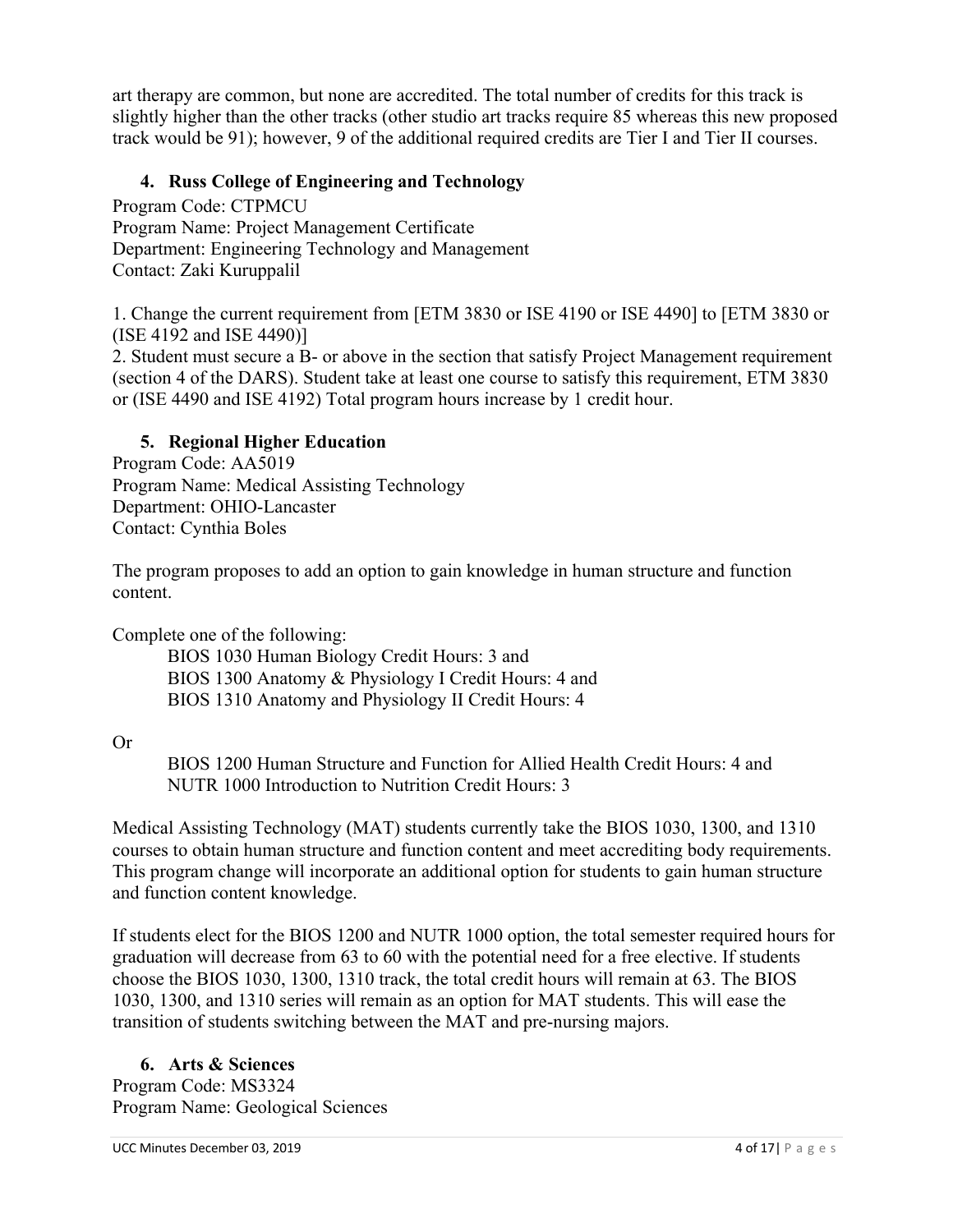Department: Geological Sciences Contact: Xizhen Schenk

We propose a program change in the non-thesis M.S. degree in Geological Sciences (MS3324) to better recruit and retain non-traditional students. Our existing program requires too many courses and credits relative to the thesis option and that the required courses do not meet the needs of students. We are proposing a reduction in total program hour requirement from a minimum 34 to 30 semester hours to better reflect norms in the field. Please note that this credit hour change is accomplished in part by dropping from 8 to 7 letter graded courses and dropping the GEOL 5050 and GEOL 6902 as required courses, that the non-traditional students may find irrelevant to their career plans.

## **FIRST READING- NEW PROGRAM/ CERTIFICATE**

## **1. Scripps College of Communication**

Program Code: CTZZ3G Program Name: Interacting with Media for STEM Professionals and Researchers Department: Scripps College of Communication Contact: Beth Novak

This certificate is a combination of teaching media literacy and media competency to early to mid-career STEM professionals. The courses are designed to give media skills to STEM professionals so that they can better convey the importance of their research to lay audiences both through the news media and directly through social media and other media forms. The certificate also will enhance STEM professionals' skills at direct communication through social media and other media devices to advance a personal or professional brand. Although obvious overlap with the proposed Media for Non-Journalists certificate exists, this certificate and its associated courses are developed specifically for this audience. The certificate totals 12 credit hours.

## COMM 5013 Media for STEM Professionals Seminar (1 credit)

This seminar prepares STEM professionals to interact with media to promote a finding, idea, or grant-funded research. It provides an overview of media, media messaging, translating research and research findings, message delivery and some best practices on how to give an effective interview.

## COMM 5401: Media Today and Tomorrow for STEM (3 credits)

This historical retrospective of media introduces students to the changing landscape of media and how it is being redefined and traversed by STEM professionals. Students learn how to be good sources for positive public information and how to create their own understandable media messages. Message development and delivery for areas related to Science, Technology, Engineering and Math are emphasized.

## COMM 5411: STEM Media Messaging (4 credits)

Students learn how to take complex concepts, research findings and data and synthesize the information into cogent media messages for public consumption. Media interviewing techniques are analyzed and strategies explained. Students learn how to shape, promote and deliver policy messages that resonate with the public.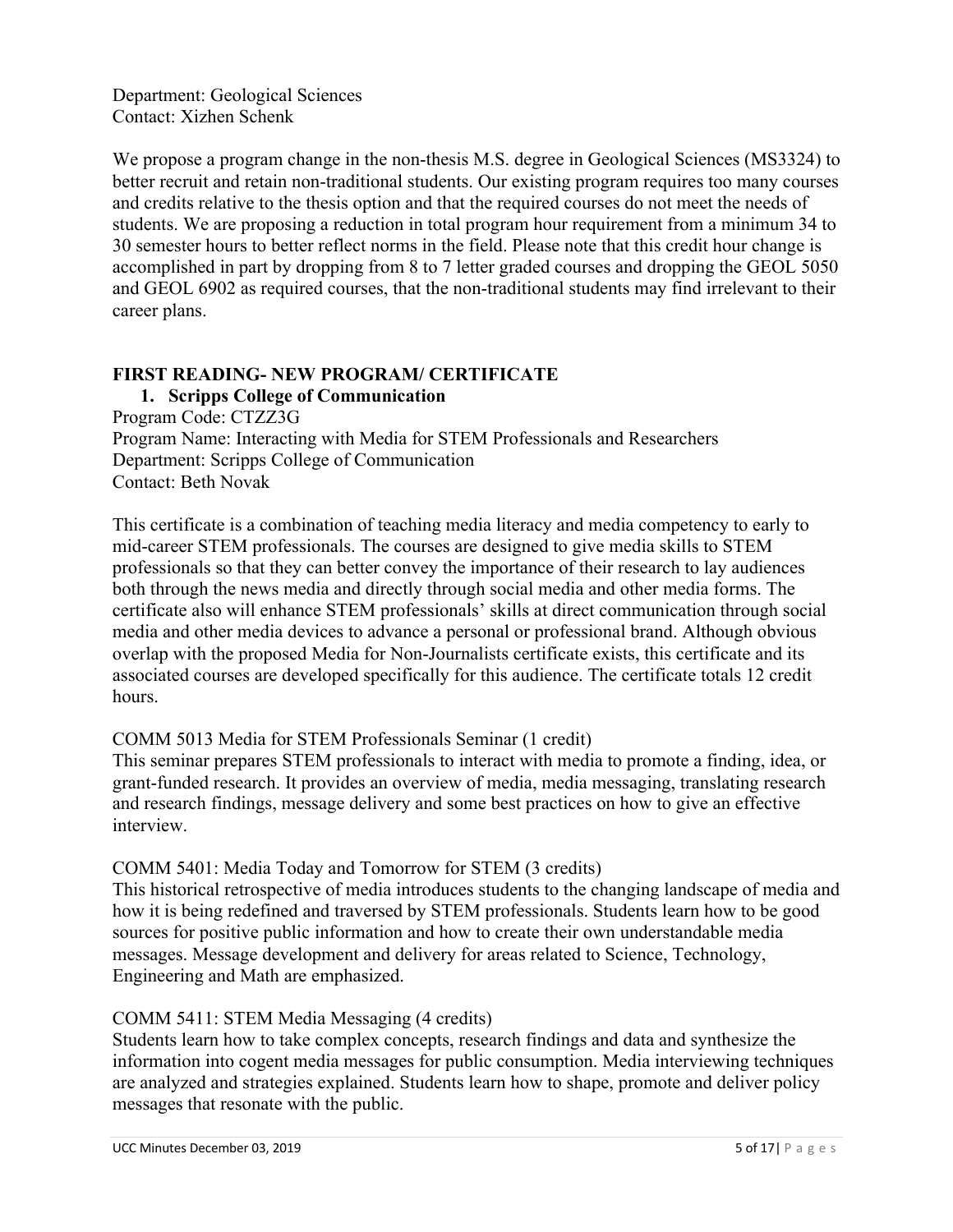COMM 5421: Mastering the Media Interview for STEM Professionals (4 credits) This course emphasizes best practices for how to be interviewed and avoid pitfalls. Topics includes creating sound bites from scientific research, interview preparation and interview delivery techniques. Through mock interviews student hones their own techniques both verbally and non-verbally and maximize scientific messaging through the interview process

## **2. Scripps College of Communication**

Program Code: CTZZ1G Program Name: Crisis Communication Department: Scripps College of Communication Contact: Beth Novak

The certificate consists of three courses totaling 12 credit hours. Two experiences comprise the first "course:" a 1 credit hour seminar (COMM 5011 Crisis Communication Seminar) and a 3 credit hour online course (COMM 5300 Crisis Communication and Planning). The seminar and the course can be taken concurrently, and the seminar will be offered both in-person and online. The seminar provides a general overview for professionals who cannot commit to a semesterlong course and also acts as a recruitment tool for the certificate. The second and third courses are COMM 5310 Crisis Communication Strategy and COMM 5320 Social Analytics. The courses do not need to be taken in sequence but will all be delivered online, in person (including a seminar), or as a hybrid.

The target population is primarily professionals in private sector, public sector, and nongovernmental leadership and communication positions who are likely to be directly impacted by a crisis affecting their organization. There is a significant national gap in formal and relevant education to prepare communication professionals and leaders when a crisis impacts an organization. Resources include existing University technologies such as Blackboard; seminar space on/off main campus; potential use or remote use of WOUB studios, personnel, or technology (remote interviews or course practical assignments).

# **3. Scripps College of Communication**

Program Code: CTZZ2G Program Name: Interacting with Media for Non-Journalists Department: Scripps College of Communication Contact: Beth Novak

This certificate is a combination of teaching media literacy and media competency to nonjournalist professionals. The certificate consists of three courses totaling 12 credit hours. Two experiences comprise the first "course:" a 1 credit hour seminar (COMM 5012 Media for Non-Journalists Seminar) and a 3-credit hour online course (COMM 5400 Media Today and Tomorrow). The seminar and the course can be taken concurrently, and the seminar will be offered both in-person and online. The seminar provides a general overview for professionals who cannot commit to a semester-long course and also acts as a recruitment tool for the certificate. The second and third courses are COMM 5410 Media Messaging and COMM 5420 Mastering the Media Interview. The courses do not need to be taken in sequence but will all be delivered online, in person (including a seminar), or as a hybrid.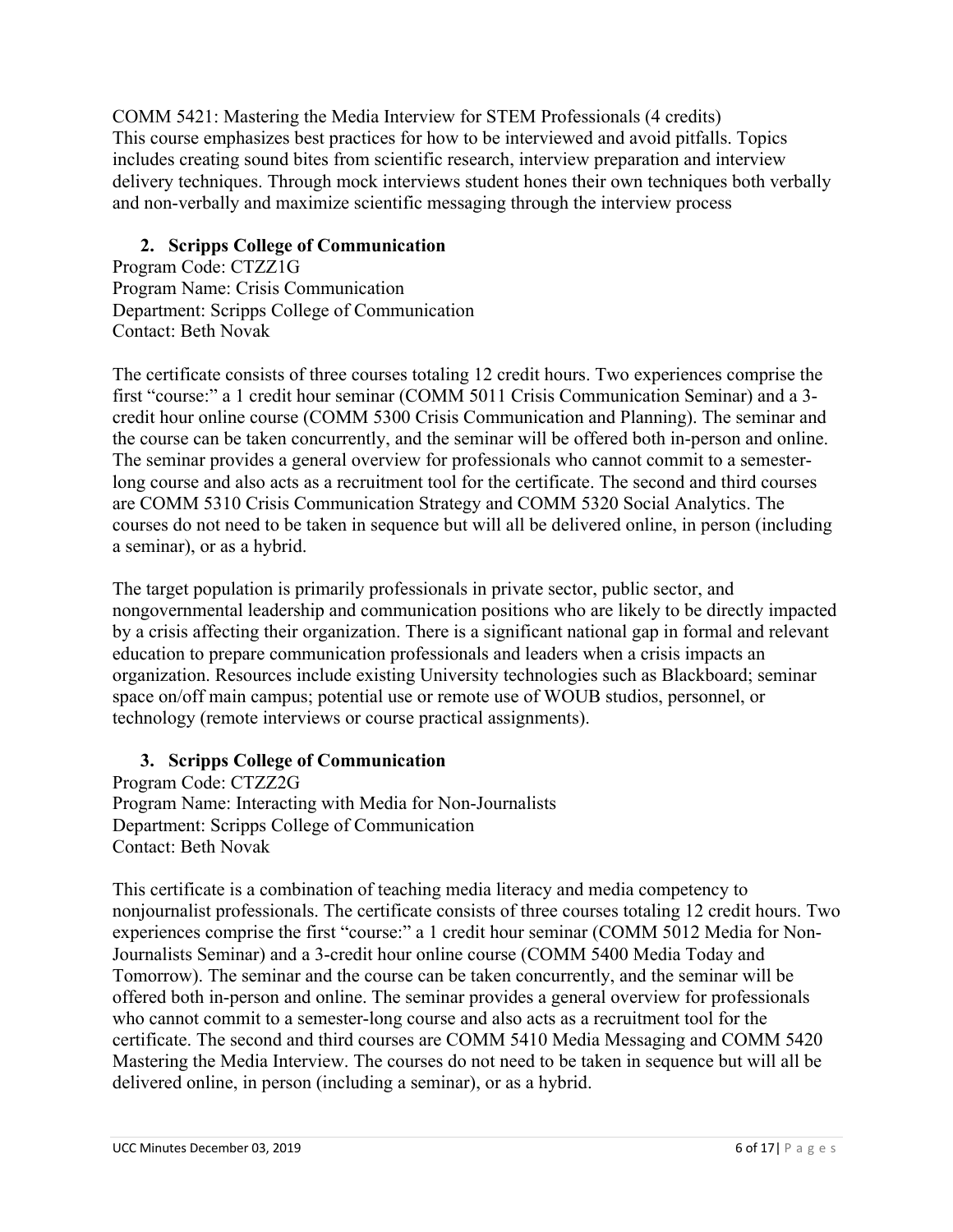The target population is early to mid-career professionals who need media training to improve their on-the-job media interactions and messaging skills. The certificate will enable professionals the opportunity to improve their skills and have better success by understanding the media and being more successful at communicating through reporters. The certificate also will teach professionals how to use media, on their own, without going through reporters. This will enhance their skills at direct communication through social media and other media devices to advance a personal or professional brand.

## **4. Scripps College of Communication**

Program Code: CTX88G Program Name: Digital Media Transformation & Innovation Department: Scripps College of Communication Contact: Greg Newton

The certificate consists of three new courses totaling 12 credit hours: MDIA 5610/COMM 5610, Assessing Digital Media Transformation & Innovation; MDIA 5611/COMM 5611, Leading Digital Media Transformation & Innovation in Organizations; JOUR 5812/COMM 5812, Promoting Digital Media Transformation & Innovation.

The courses are intended to be taken in sequence, and will be delivered online or in hybrid mode. The target population is primarily early to mid-career professionals in media businesses as well as mangers in other types of organizations who are tasked with responsibilities that involve digital media for organizational and strategic communication. The certificate may also be appropriate as a part of the program of study for graduate students enrolled in an Ohio University degree program, Students completing the certificate will be prepared to develop, analyze, and lead digital media transformation projects and innovations in entertainment, journalism, and advertising; and capable of providing analysis, insight, and leadership to a wide range of organizationsfaced with strategic opportunities and operational challenges posed by the rapidly evolving digital media environment.

## **5. Russ College of Engineering & Technology**

Program Code: CTX93G Program Name: Engineering Analytics Department: Industrial and Systems Engineering Contact: Dean Bruckner

In response to market changes, the Industrial and Systems Engineering Department—the MEM's parent program—introduced a series of three or four-course, 9 to 11 credit hour graduate specialized stackable certificates drawn from the 13 existing courses offered in the 34-credithour masters degree (Program Code ME7266). The three certificates, approved on April 25, 2018 by the UCC, are these: • Certified Lean-Six Sigma (CTLSSG) • Engineering Leadership (CTELCG) • Engineering Management (CTEMCG)

This newly proposed certificate consists of completing the following four courses, with credit hours shown:

- EMGT 6100 (4) Statistics for Engineering Management
- EMGT 6200 (3) Information Systems Engineering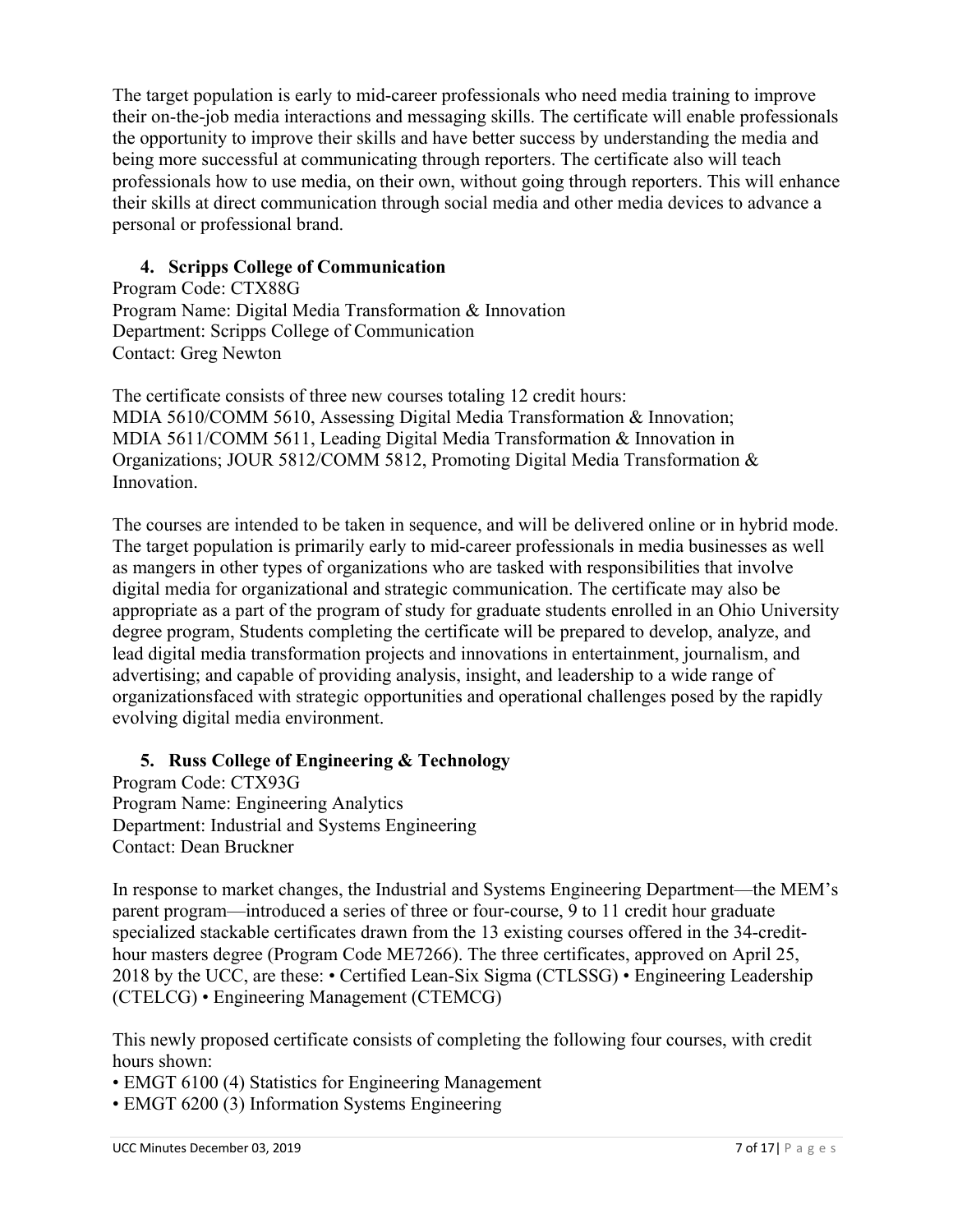- EMGT 6210 (3) Database Information Systems
- EMGT 6220 (3) Data Acquisition and Predictive Analytics

These four courses total 13 semester credit hours. If a student has completed the EMGT 6100 course already, only three courses totaling nine credit hours remain to be completed for this certificate.

### **6. The Patton College of Education**

Program Code: BSXX04 Program Name: Early Childhood and Elementary Education Department: Teacher Education Contact: Sara Hartman

The program is being developed in order to comply with Senate Bill 216, which stipulates a licensure change for the existing Early Childhood Education program. As such, a new program is being developed. The Early Childhood and Elementary Education (ECEE) program prepares teacher candidates to work with children ages 3 to grade 5. The program aligns to the Council for the Accreditation of Educator Preparation's K-6 standards and is also guided by recommendations from the National Association for the Education of Young Children. Via successful completion of the EdTPA and Ohio Assessments for Educators (OAE) exams, the program grants initial licensure for preschool-grade 5. The program provides intensive and sustained clinical experiences that are paired with integrative coursework with emphasis on developmentally appropriate practices, inclusive environments, and critical pedagogy.

The ECEE program will be replacing the Early Childhood Education program (EDEC), which is no longer permitted to offer licensure (per SB 216) starting in the 2020-21 academic year.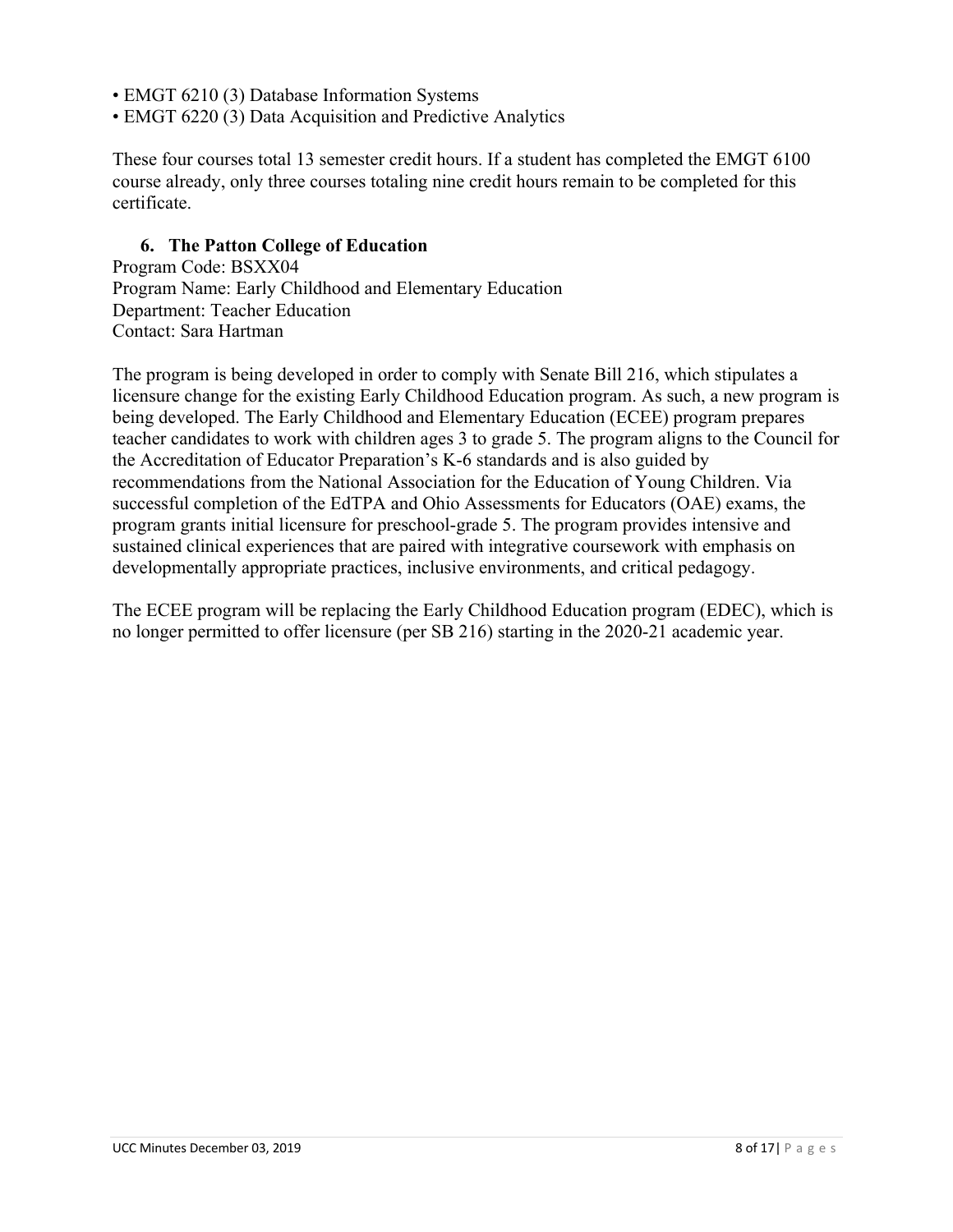# Early Childhood & Elementary Education (ECEE)<br>Program of Study

| Color Kev |  |
|-----------|--|

| Freshman – Year 1  |  |  |  |  |  |  |
|--------------------|--|--|--|--|--|--|
| Sophomore – Year 2 |  |  |  |  |  |  |
| Junior - Year 3    |  |  |  |  |  |  |
| Senior – Year 4    |  |  |  |  |  |  |

| <b>Course Name</b>          | Course          | $Cr$ Hr | <b>Course Name</b>                | Course           | Cr Hr |
|-----------------------------|-----------------|---------|-----------------------------------|------------------|-------|
|                             | Number          |         |                                   | <b>Number</b>    |       |
| Elementary Topics in Math I | Math            | 3       | Elementary Topics in Math II      | Math             | 3     |
|                             | 1101            |         |                                   | 1102             |       |
| Introduction to Teacher     | <b>EDTE</b>     | 3       | Writing and Rhetoric I            | <b>ENG 1510</b>  | 3     |
| Education                   | 1000            |         |                                   |                  |       |
| Introduction to Child       | EDEC            | 3       | Survey of the US, 1600-1877       | <b>HIST 2000</b> | 3     |
| Development                 | 1600            |         | Survey of the US, 1865-present OR | <b>HIST 2010</b> |       |
|                             |                 |         | Politics in the United States     | <b>POLS 1010</b> |       |
| Tier II Humanity & Lit      |                 | 3       | Tier II Fine Arts                 |                  | 3     |
| How the Earth Works.        | <b>GEOL1010</b> | 3/4     | How the Earth Works.              | <b>GEOL1010</b>  | 3/4   |
| Principles of Biology, OR   | PSC 1010        |         | Principles of Biology, OR         | <b>PSC 1010</b>  |       |
| Physical World              | BIOL 1010       |         | Physical World                    | <b>BIOL 1010</b> |       |
| Learning Community Seminar  | <b>UC 1900</b>  | 1       |                                   |                  |       |
| (Recommended)               |                 |         |                                   |                  |       |
|                             | Total           | 15/16/  |                                   | Total            | 15/16 |
|                             | Hours           | 17      |                                   | Hours            |       |

## **FRESHMAN-VEAR1**

### **SOPHOMORE - YEAR 2**

| <b>Course Name</b>             | <b>Course</b><br><b>Number</b> | $Cr$ Hr | <b>Course Name</b>             | Course<br><b>Number</b> | $Cr$ Hr |
|--------------------------------|--------------------------------|---------|--------------------------------|-------------------------|---------|
| Infant/Toddler Mental Health   | ECEE                           | 3       | Early Childhood Elementary     | <b>EDPL</b>             | 4       |
| and Development (Tier II       | 2400*                          |         | <b>Education Pre-Primary</b>   | 2910*                   |         |
| Applied Science)               |                                |         | Internship                     |                         |         |
| Sophomore Clinical Practice    | ECEE                           |         | Early Childhood Elementary     | <b>EDPL</b>             |         |
|                                | $2001*$                        |         | <b>Education Pre-Primary</b>   | 2670*                   |         |
|                                |                                |         | Internship Seminar             |                         |         |
| Integrated Curriculum in Early | ECEE                           | 3       | Diversity and Awareness in     | ECEE                    | 3       |
| Childhood Education            | 2301*                          |         | Early Childhood and Elementary | 3701*                   |         |
|                                |                                |         | Education                      |                         |         |
| Play and Creativity in Early   | ECEE                           | 3       | Guidance and Classroom         | ECEE                    | 3       |
| Childhood and Elementary       | 3801*                          |         | Management                     | 3610*                   |         |
| School                         |                                |         |                                |                         |         |
| Learning to Read: Theory and   | <b>ECEE</b>                    | 3       | Tier II Cross Cultural         |                         | 3       |
| Practice                       | 2500*                          |         |                                |                         |         |
| How the Earth Works,           | <b>GEOL1010</b>                | 3/4     |                                |                         |         |
| Principles of Biology, OR      | <b>PSC 1010</b>                |         |                                |                         |         |
| Physical World                 | <b>BIOL 1010</b>               |         |                                |                         |         |
|                                | Total                          | 16/17   |                                | Total                   | 14      |
|                                | Hours                          |         |                                | Hours                   |         |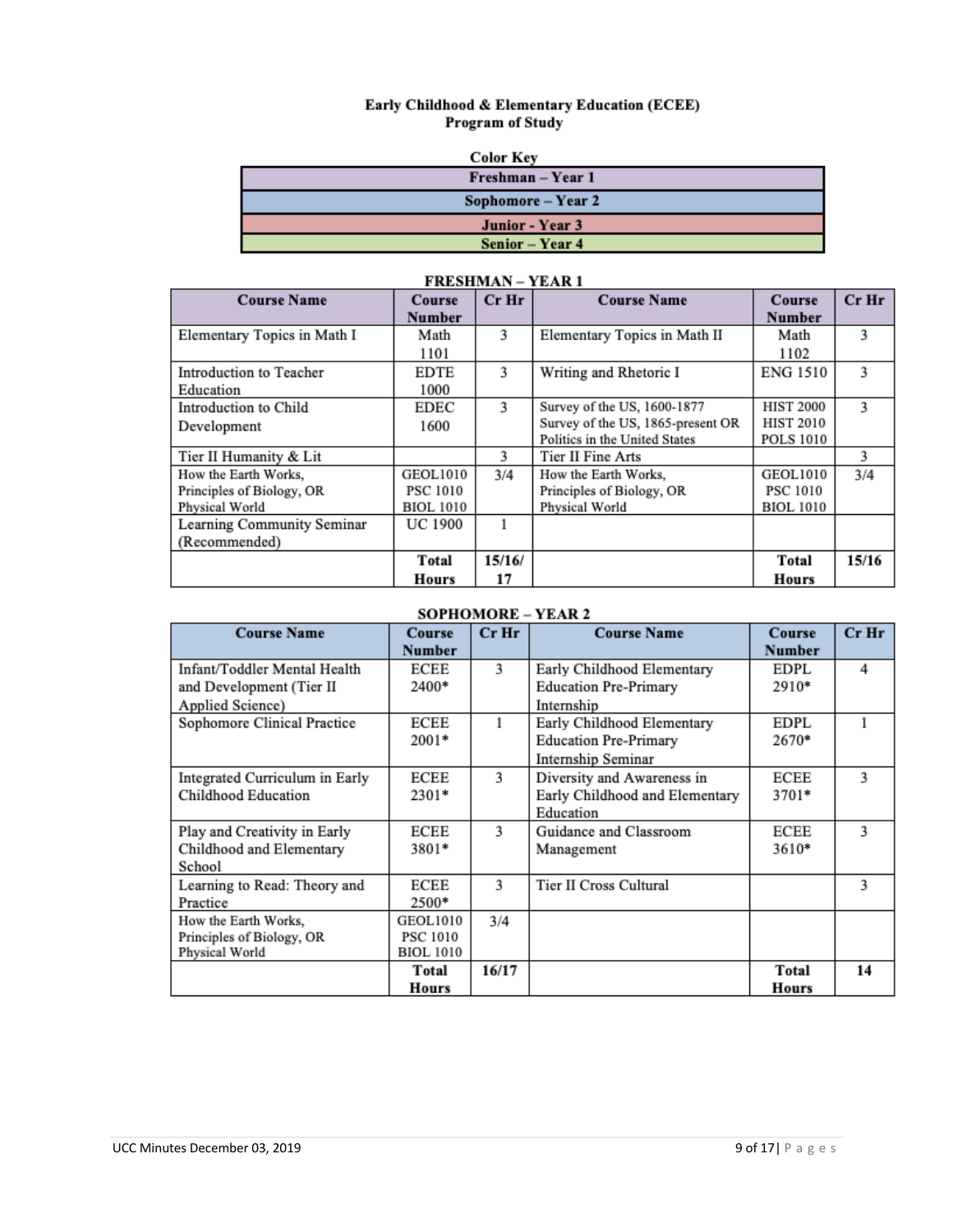| JUNIUR = 1 EAR J                 |               |         |                                     |                |         |
|----------------------------------|---------------|---------|-------------------------------------|----------------|---------|
| <b>Course Name</b>               | <b>Course</b> | $Cr$ Hr | <b>Course Name</b>                  | <b>Course</b>  | $Cr$ Hr |
|                                  | <b>Number</b> |         |                                     | <b>Number</b>  |         |
| Learning and Human               | <b>EDTE</b>   | 3       | Junior Clinical Experiences in      | ECEE           |         |
| Development                      | 2000          |         | <b>Elementary Settings</b>          | 3002*          |         |
| Characteristics of Learners with | EDTE          | 3       | Methods of Teaching Early           | ECEE           | 3       |
| Exceptionalities                 | 2010          |         | Childhood and Elementary            | 3500*          |         |
|                                  |               |         | <b>Social Studies</b>               |                |         |
| Field Experience in Education    | <b>EDTE</b>   | 1       | Methods for Teaching Early          | ECEE           | 3       |
|                                  | 2020          |         | Childhood and Elementary            | 3400*          |         |
|                                  |               |         | Science                             |                |         |
| Phonics and the Structure of     | EDTE          | 3       | Authentic Assessment for Early      | ECEE           | 3       |
| Language                         | 2200          |         | and Elementary Education            | 4300*          |         |
| Reading to Learn: Content and    | ECEE          | 3       | Teaching Ohio in the                | EDTE           | 3       |
| Practice                         | $3110*$       |         | Curriculum OR Survey of             | $3000*$        |         |
|                                  |               |         | Ohio History                        | <b>OR HIST</b> |         |
|                                  |               |         |                                     | 3170           |         |
| Methods of Teaching              | ECEE          | 3       | Instructional Adaptations for       | <b>EDTE</b>    | 3       |
| Mathematics for Early            | 3300*         |         | Early Childhood Learners with       | 3710           |         |
| Childhood and Elementary         |               |         | <b>Exceptionalities and Diverse</b> |                |         |
| Education                        |               |         | Needs                               |                |         |
|                                  | Total         | 16      |                                     | Total          | 16      |
|                                  | Hours         |         |                                     | Hours          |         |

### **HINIOP**  $-VFAD$ <sup>2</sup>

### **SENIOR - YEAR 4**

| <b>Course Name</b>             | Course  | .<br>$Cr$ Hr | <b>Course Name</b>               | <b>Course</b> | Cr Hr |
|--------------------------------|---------|--------------|----------------------------------|---------------|-------|
|                                | Number  |              |                                  | <b>Number</b> |       |
| Senior Clinical Experiences in | ECEE    |              | Professional Internship in Early | EDPL          | 6     |
| <b>Elementary Settings</b>     | $3003*$ |              | Childhood and Elementary         | 4580          |       |
|                                |         |              | Education                        |               |       |
| Using Reading Assessments to   | ECEE    | 3            | Professional Internship in Early | EDPL          | 6     |
| Inform Instruction             | 3120*   |              | Childhood and Elementary         | 4590          |       |
|                                |         |              | Education                        |               |       |
| Family, School and Community   | ECEE    | 3            | Professional Internship Seminar  | EDPL          | 3     |
|                                | 4100*   |              |                                  | 4650          |       |
| Philosophies and Theories of   | ECEE    | 3            |                                  |               |       |
| Child Development and          | 4200*   |              |                                  |               |       |
| Education                      |         |              |                                  |               |       |
| Actively Engaging and          | ECEE    | 3            |                                  |               |       |
| Teaching with Literature and   | 4400*   |              |                                  |               |       |
| Storytelling Across Content    |         |              |                                  |               |       |
| Areas                          |         |              |                                  |               |       |
| Principles and Practice of     | ECEE    | 3            |                                  |               |       |
| Curriculum in Early Childhood  | 4500*   |              |                                  |               |       |
| and Elementary Education       |         |              |                                  |               |       |
|                                | Total   | 16           |                                  | <b>Total</b>  | 15    |
|                                | Hours   |              |                                  | Hours         |       |

#### \* Denotes courses that are newly proposed. These courses are functionally equivalent to courses in the existing Early Childhood Education Course.

**Total Program Hours: 125**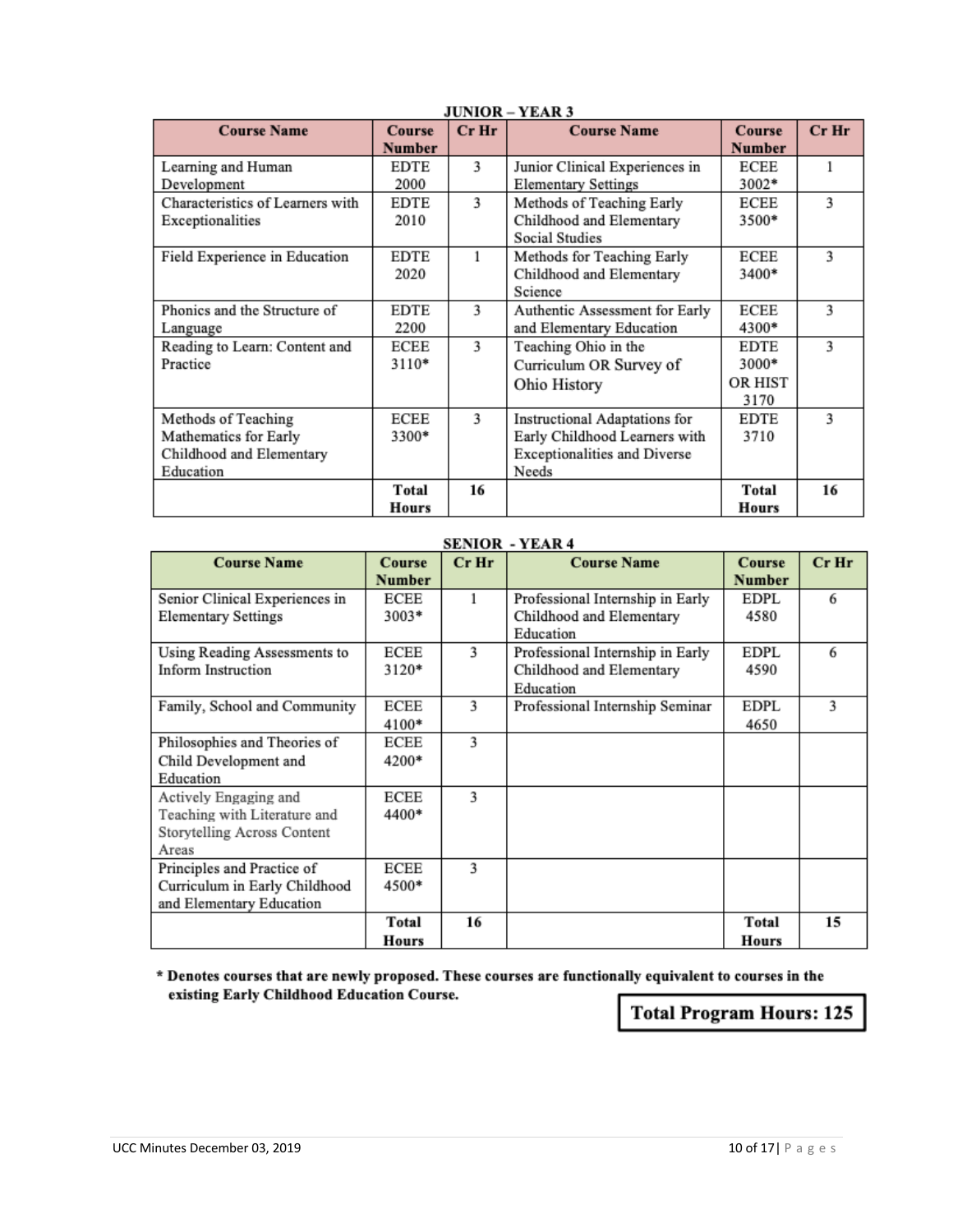## **7. The Patton College of Education**

Program Code: NDXX08 Program Name: Early Childhood and Elementary Education Department: Teacher Education Contact: Sara Hartman

This pre-major code is being created to allow students to indicate their intention to pursue a degree in the Early Childhood and Elementary Education (ECEE) bachelor's degree program. The pre-major code creates a curriculum plan for students' first year in a four year bachelor's degree program and is critical for planning field experiences with school partners.

### **8. The Patton College of Education**

Program Code: BSXX28 Program Name: Hospitality Management Department: Human and Consumer Sciences Contact: Rebecca Choi

Online bachelor's degree completion programs are designed to help people return to school and complete their bachelor's of applied degree. This degree is designed specifically for any student who has completed an associate's degree or for those who have completed a minimum of 60 semester credit hours. Students interested in expanding their career options in hospitality and tourism, and/or looking to advance in their current jobs and desiring to secure better opportunities in the field would consider this flexible, online program. This program will be included in the American Association of Family and Consumer Sciences (AAFCS) accreditation. The program will be able to: Address the growing need for and demand for baccalaureate prepared employees to work within and lead hospitality professions. Also, it will provide opportunities for students to obtain a bachelor's degree relevant to their work experiences in hospitality and related areas, enabling career progression.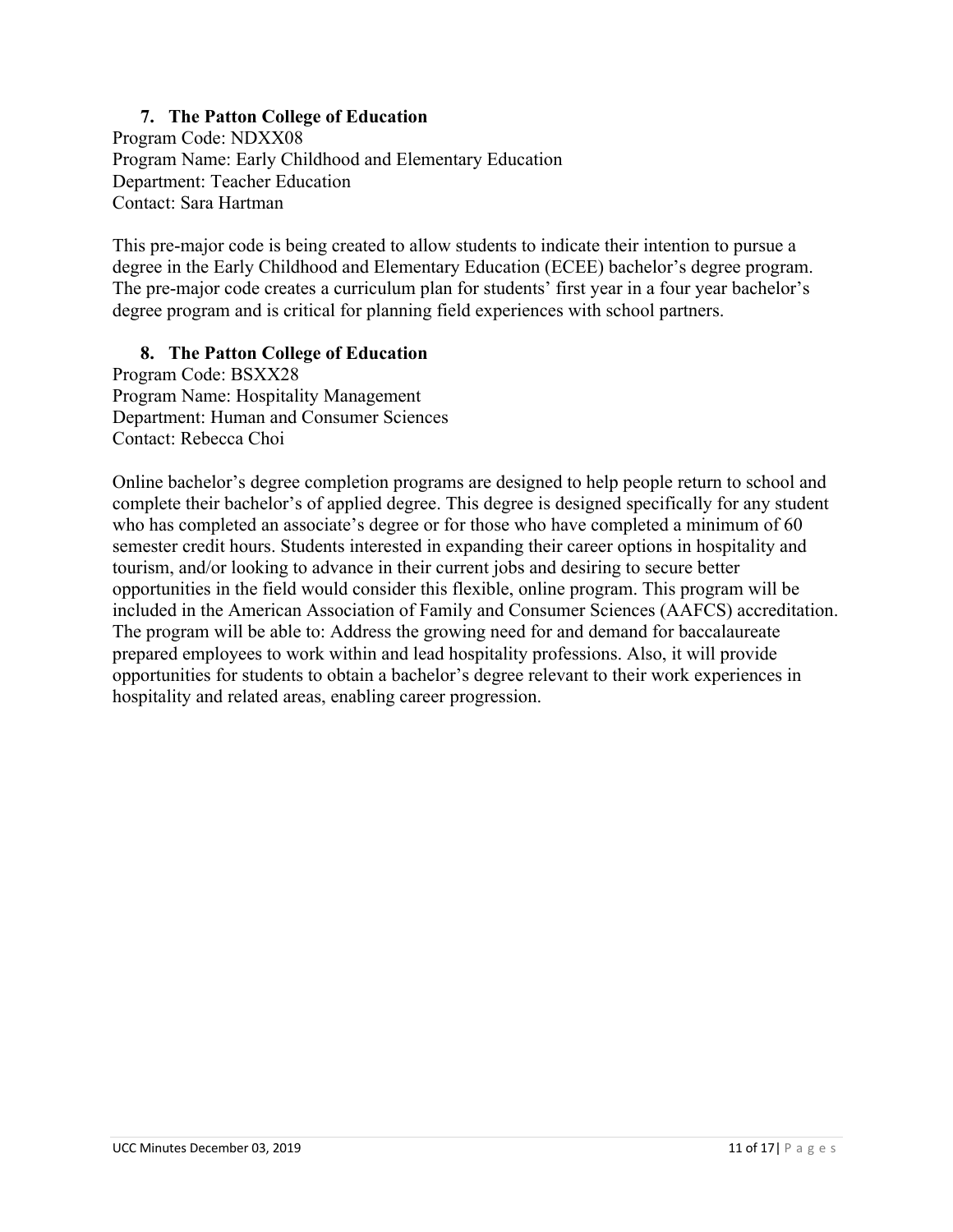## Ohio University's Bachelor of Applied Science in Human and Consumer Sciences Hospitality Management Degree Completion Program (BSXX28)

| <b>YEAR 3</b>                                                                                                         |                 |                                                                                                                                                          |                 |  |
|-----------------------------------------------------------------------------------------------------------------------|-----------------|----------------------------------------------------------------------------------------------------------------------------------------------------------|-----------------|--|
| <b>FALL</b>                                                                                                           | Credit<br>hours | <b>SPRING</b>                                                                                                                                            | Credit<br>hours |  |
| <b>RHT 1330</b> Food Sanitation and Safety                                                                            | $\mathbf{1}$    | <b>CONS 3100 Human Resources for</b><br><b>Customer Service Professions</b><br>Prerequisite: CONS 2500                                                   | 3               |  |
| <b>RHT 2420</b> Accounting for Hospitality<br>Operations                                                              | 3               | <b>CONS 3250 Principles of Customer</b><br>Service (3 cr)<br>Оr<br>CONS 3450J Writing in Human and<br>Consumer<br>Sciences (3 cr) Prerequisite: Jr or Sr | 3               |  |
| <b>MKT 2020 Marketing Principles</b>                                                                                  | 3               | RHT 3410 Principles of Tourism<br>Prerequisite: Soph or Jr or Sr                                                                                         | 3               |  |
| <b>CONS 2500 Families as Consumers in</b><br><b>Global Communities</b>                                                | 3               | GEN ED AND ELECTIVE 3000 level or<br>above depends on if 30 hours of 3000<br>level or above requirement has been<br>met.                                 | $6 - 11$        |  |
| GEN ED AND ELECTIVE 3000 level or above<br>depends on if 30 hours of 3000 level or<br>above requirement has been met. | $3 - 10$        |                                                                                                                                                          |                 |  |
| Total                                                                                                                 | 13-20           | Total                                                                                                                                                    | 15-20           |  |

For admittance, must have completed a minimum of 60 credit hours or have an Associates Degree. This program will be your last 2 years or 60 hours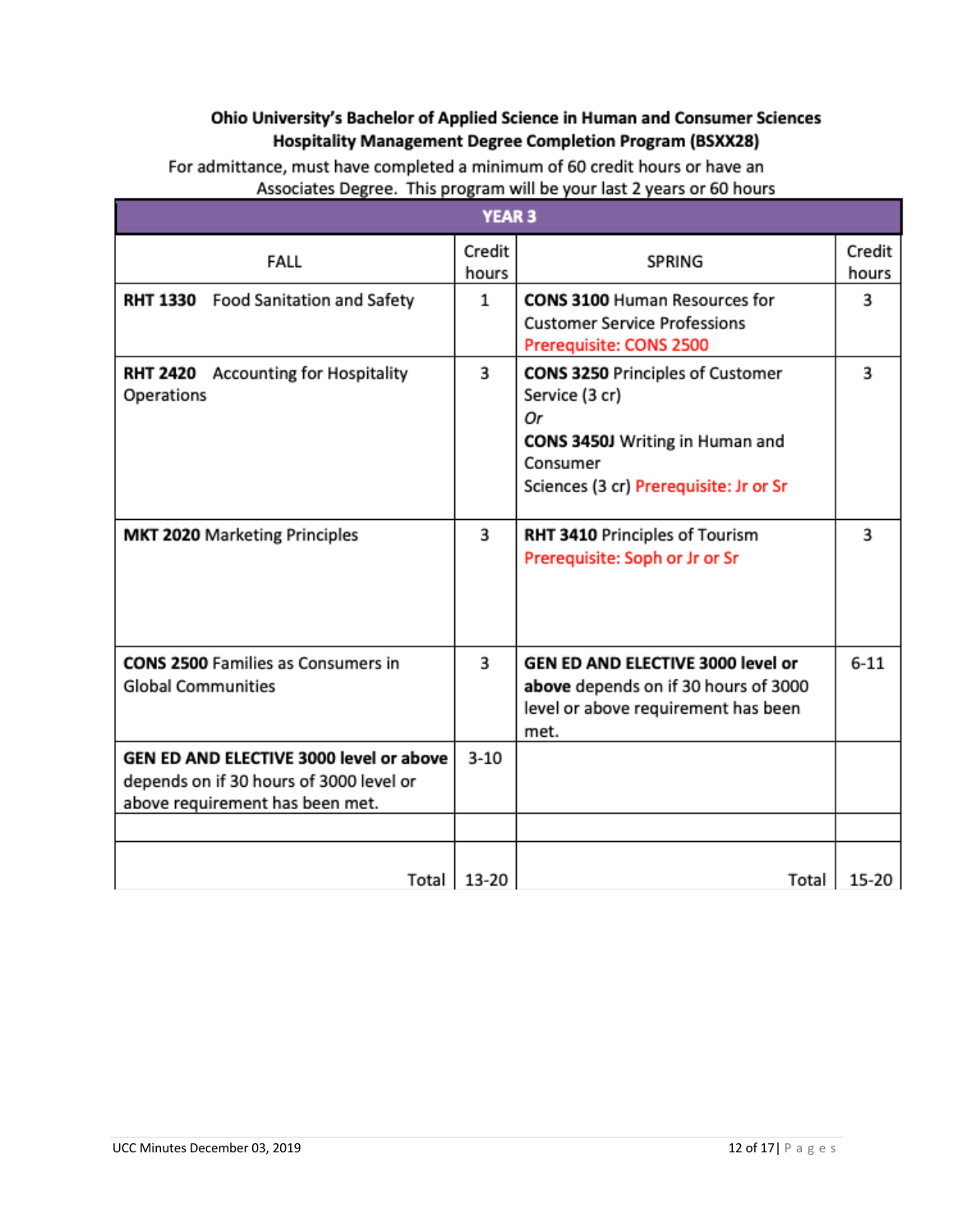| <b>YEAR 4</b>                                                   |                 |                                                                                           |                 |  |  |
|-----------------------------------------------------------------|-----------------|-------------------------------------------------------------------------------------------|-----------------|--|--|
| FALL                                                            | Credit<br>hours | SPRING                                                                                    | Credit<br>hours |  |  |
| <b>RHT 3610</b> Hotel Operations<br>Prerequisite: MKT 2020.     | з               | RHT 4850 Advanced Hospitality,<br>Tourism, and Event Management<br>Prerequisite: RHT 3610 |                 |  |  |
| <b>RHT 4390</b> Restaurant Operations<br>Prerequisite: RHT 2420 | 3               | T3 4925: Leadership in Customer Service<br><b>Prerequisite: Sr</b><br>Оr                  |                 |  |  |

|                                                                                                                                                                   |       | T3 4725: Women in Leadership: Roles<br>and Responsibilities<br>Prerequisite: (PSY 1010 or SOC 1000)<br>and Sr only       |          |
|-------------------------------------------------------------------------------------------------------------------------------------------------------------------|-------|--------------------------------------------------------------------------------------------------------------------------|----------|
| <b>CONS 3250 Principles of Customer Service</b><br>$(3$ cr)<br>Оr<br><b>CONS 3450J Writing in Human and</b><br>Consumer<br>Sciences (3 cr) Prerequisite: Jr or Sr | 3     | GEN ED AND ELECTIVE 3000 level or<br>above depends on if 30 hours of 3000<br>level or above requirement has been<br>met. | $6 - 14$ |
| T3 4725: Women in Leadership: Roles and<br>Responsibilities<br>Prerequisite: (PSY 1010 or SOC 1000) and<br>Sr only                                                | 3     | ٠                                                                                                                        |          |
| GEN ED AND ELECTIVE 3000 level or above<br>depends on if 30 hours of 3000 level or<br>above requirement has been met.                                             | 3-8   |                                                                                                                          |          |
| Total                                                                                                                                                             | 15-20 | Total                                                                                                                    | 12-20    |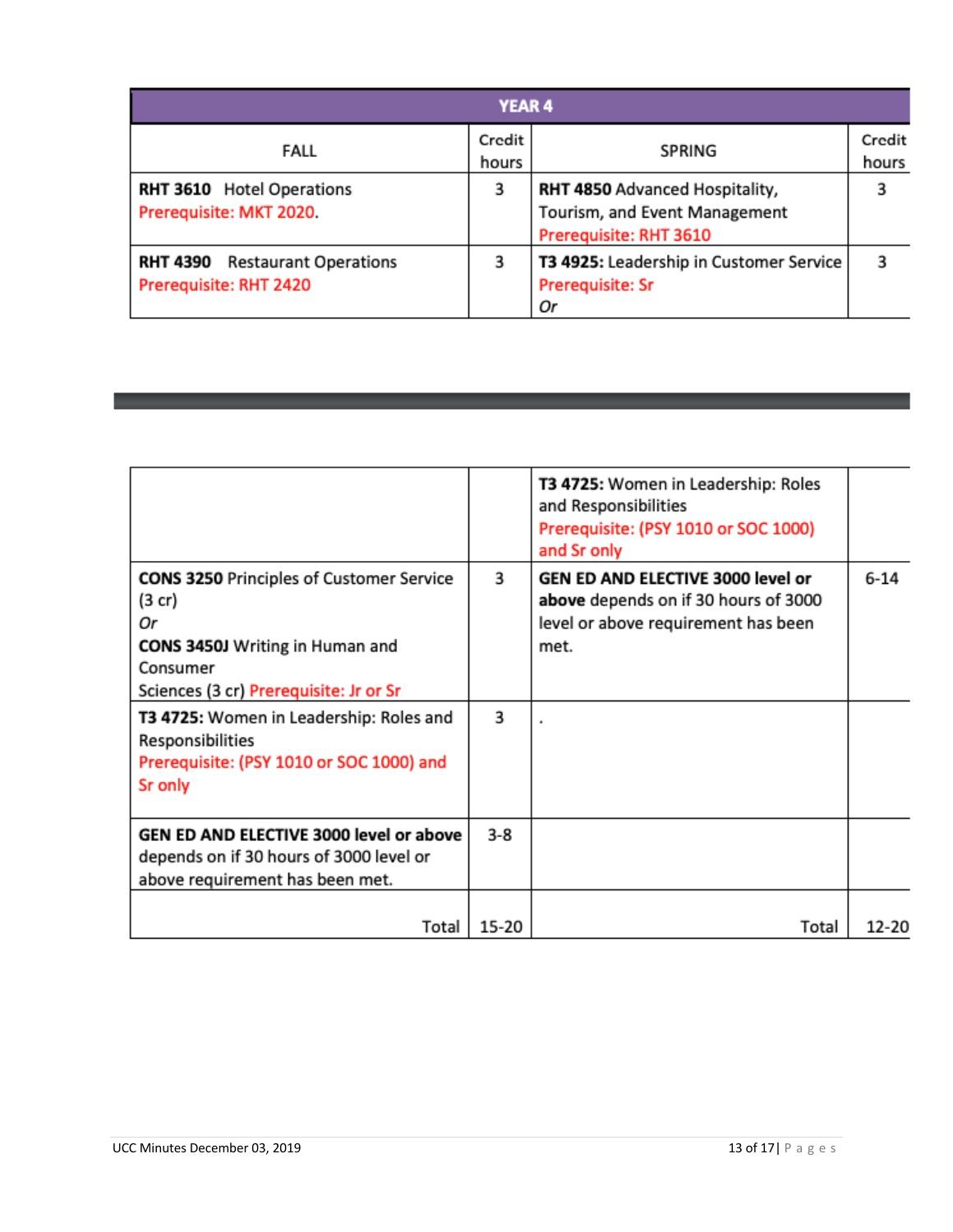## **EXPEDITED REVIEW**

**1. Arts & Sciences**  Program Code: BA5222 Program Name: German Department: Modern Languages Contact: Christopher Coski

This proposal seeks UCC approval to change current course requirements for the German major by altering the requirement for three specific courses (GER 3550, 3560 and either 3348 or 3349) and replacing it by requiring that students complete any three 3000-level courses above GER 3120. The proposed change will increase student options and better allow the section to attract students with diverse interests and will expand the section's curricular profile to a broader focus on German Studies.

## **2. Russ College of Engineering & Technology**

Program Code: CTLSSC Program Name: Lean Six Sigma Certificate Department: Engineering Technology & Management Contact: Zaki Kuruppalil

In order for student to obtain the certificate, the additional criteria stated below must be met: 1. Student must secure a B- or above in the course that satisfy Six Sigma methods requirement (section 3 of the DARS). Student take one course to satisfy this requirement, ETM 3630 or ISE 4160.

2. Student must secure a B- or above in the course that satisfy Lean Systems requirement (section 4 of the DARS). Student take one course to satisfy this requirement, ETM 4320 or ISE 4170.

### **NOTIFICATIONS**

**1. College of Fine Arts**  Program Code: BF5198 Program Name: Interior Architecture BFA Contact: Karla Hackenmiller

This memo is to notify all concerned that the Interior Architecture Major (BFA BF5198) will now be offered in two, separate delivery formats – face to face and online.

### 2. **Announcement of RHE Program Alignment**

**Individual Course Committee Report:** Sally Marinellie, Chair and Beth Quitslund, Co-Chair

• Marinellie presented the agenda.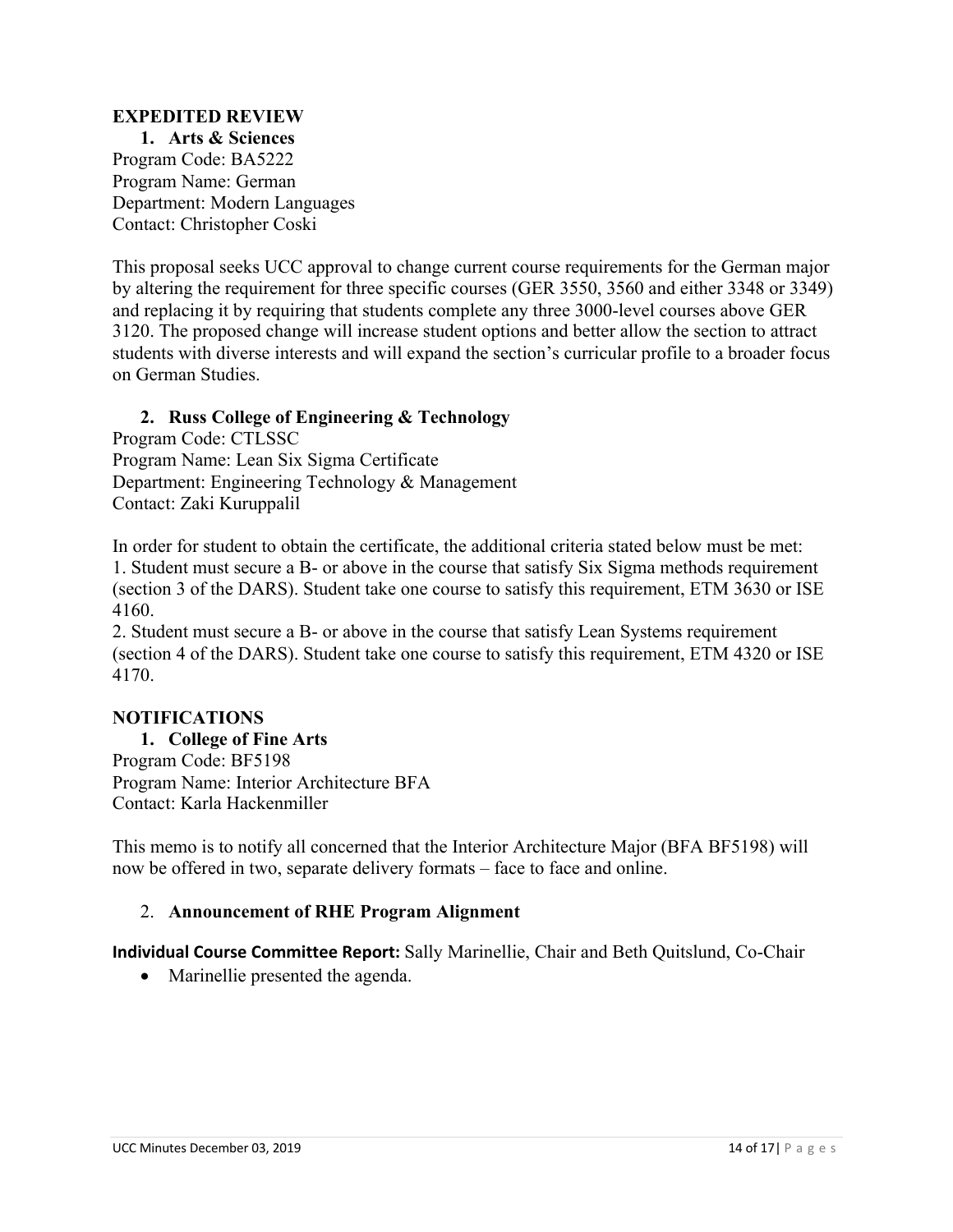## NEW COURSES

| <b>Course Prefix</b> | <b>Course Name</b>                                  | Gen            | <b>Credit</b>  |
|----------------------|-----------------------------------------------------|----------------|----------------|
| and Number           |                                                     | Ed             | <b>Hours</b>   |
| <b>ANTH</b>          | Lithic Analysis: Stone Tools and Human Behavior     |                | 3, 4           |
| 4750/5750            |                                                     |                |                |
| <b>ART 2950</b>      | Introduction to Art Therapy                         | T <sub>2</sub> | $\overline{3}$ |
|                      |                                                     | <b>SS</b>      |                |
| AT 6400              | Evidence-based Care in Athletic Training            |                | 3              |
| <b>COMS 5220</b>     | <b>Facilitating Difficult Conversations</b>         |                | $\overline{4}$ |
| <b>CTCH 2300</b>     | Human and Computer Interaction                      |                | 3              |
| <b>CTCH 2670</b>     | Introduction to Cloud Computing                     |                | $\overline{3}$ |
| EM 1020              | Writing for Media                                   |                | $\overline{3}$ |
| EM 2921              | Video Practicum I                                   |                | $1-3$          |
| EM 2922              | Video Practicum II                                  |                | $1 - 3$        |
| EM 2923              | Audio Practicum I                                   |                | $1 - 3$        |
| EM 2924              | Audio Practicum II                                  |                | $1 - 3$        |
| EM 2925              | Media Design Practicum I                            |                | $1 - 3$        |
| EM 2926              | Media Design Practicum II                           |                | $1 - 3$        |
| ISE 6145             | Design for Reliability                              |                | $\overline{3}$ |
| <b>ISE 7265</b>      | Artificial Neural Networks in ISE                   |                | 3              |
| <b>ISE 7275</b>      | Intelligent Decision Making in ISE                  |                | 3              |
| <b>ISE 7325</b>      | Design and Control of Global Supply Chains          |                | 3              |
| <b>ISE 7385</b>      | <b>Systems Safety</b>                               |                | $\overline{3}$ |
| L J C 6930           | Independent Study in Law, Justice, and Culture      |                | $1-4$          |
| <b>MATH 3560</b>     | Theory of Interest                                  |                | 3              |
| <b>MDIA 4706</b>     | Writing and Recording Episodic Content for the      |                | 3              |
|                      | Podcasting Marketplace                              |                |                |
| <b>MGT 3580</b>      | Foundations of Festivals, Events, and Entertainment |                | $\overline{3}$ |
|                      | Management                                          |                |                |
| <b>OCOM 8005</b>     | Family Medicine                                     |                | 8              |
| <b>OCOM 8015</b>     | General Internal Medicine                           |                | 8              |
| <b>OCOM 8025</b>     | Pediatric Medicine                                  |                | 8              |
| <b>OCOM 8035</b>     | Obstetrics and Gynecology                           |                | $\overline{8}$ |
| <b>OCOM 8045</b>     | <b>Emergency Medicine</b>                           |                | 8              |
| <b>OCOM 8055</b>     | Psychiatric Medicine                                |                | 8              |
| <b>OCOM 8065</b>     | General Surgical medicine                           |                | 8              |
| <b>SLS 2900</b>      | Special Topics in Sport and Lifestyle Studies       |                | $\mathbf{1}$   |
| <b>THAR 2150</b>     | Performing Patient Care: Immersive Healthcare       | T <sub>2</sub> | $\overline{3}$ |
|                      | Theater                                             | FA             |                |
| <b>VICO 1113</b>     | Visual Communication Design I                       |                | 3              |

### COURSE CHANGES

| $\sim$                             |  |                    |  |  |  |  |  |  |
|------------------------------------|--|--------------------|--|--|--|--|--|--|
| <b>Course Prefix   Course Name</b> |  | <b>Change Type</b> |  |  |  |  |  |  |
| and Number                         |  |                    |  |  |  |  |  |  |
|                                    |  |                    |  |  |  |  |  |  |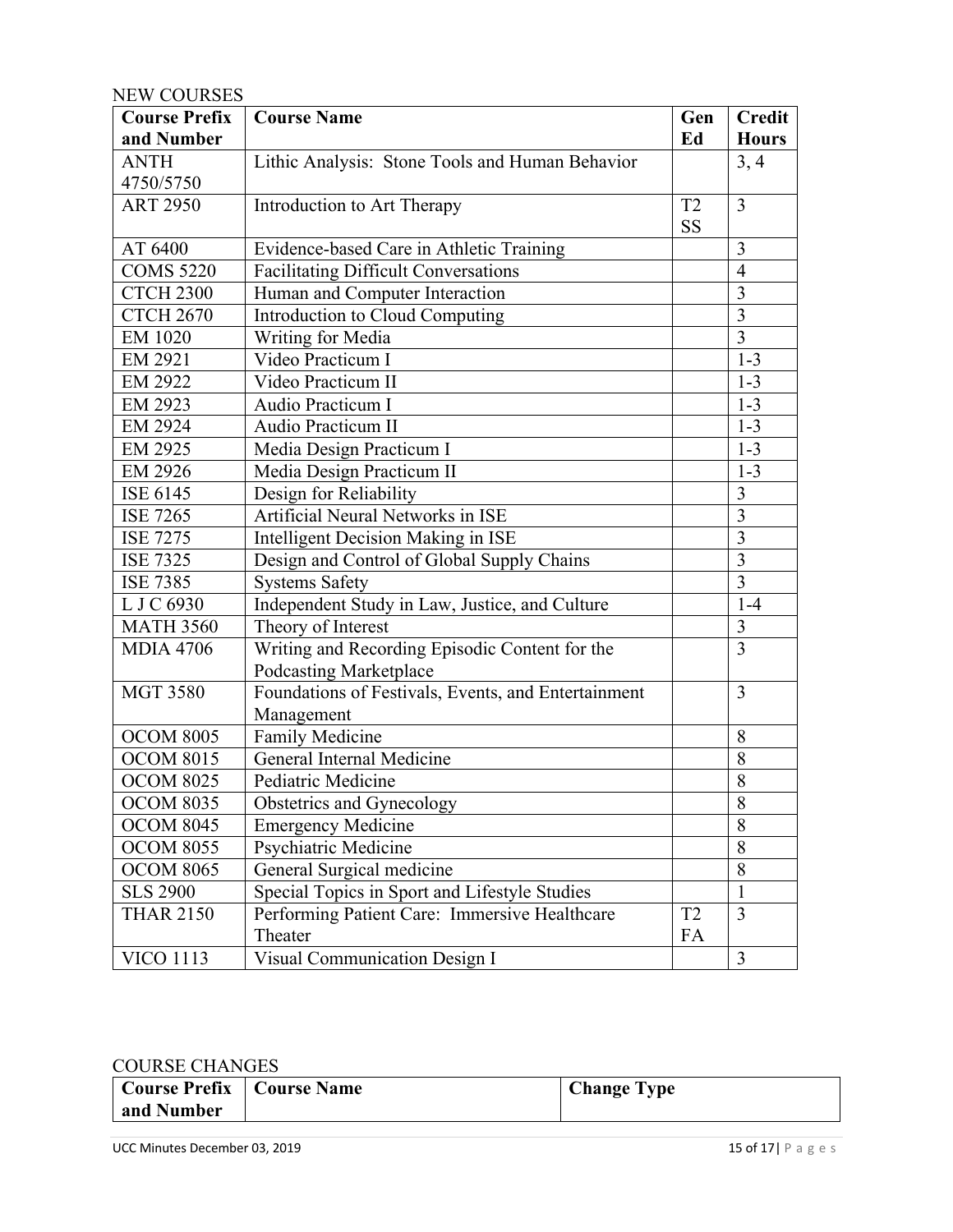| <b>EDTE 3710</b> | <b>Instructional Adaptations for Early</b> | Description and topics              |
|------------------|--------------------------------------------|-------------------------------------|
|                  | Childhood Learners with                    |                                     |
|                  | <b>Exceptionalities and Diverse Needs</b>  |                                     |
| ES 4620/5620     | <b>Environmental Science and Public</b>    | Course number for UG section        |
| to ES            | Policy                                     |                                     |
| 3620/5620        |                                            |                                     |
| <b>FIN 3200</b>  | Financial Statement Analysis and           | Prerequisite                        |
|                  | <b>Financial Modeling</b>                  |                                     |
| <b>HC 4900</b>   | Special Topics in Honors College           | Variable credit, grade code, max    |
|                  |                                            | repeat, prerequisite, sample texts, |
|                  |                                            | key grade factors                   |
| <b>MUS</b>       | German for Singers                         | Name, description, learning         |
| 3752/5752        |                                            | outcomes, requisite, topics, key    |
|                  |                                            | grade factors                       |
| <b>MUS</b>       | French for Singers                         | Name, description, learning         |
| 3753/5753        |                                            | outcomes, requisite, topics, key    |
|                  |                                            | grade factors                       |
| *MUS 4830        | Music Therapy Principles and               | Make T3 equivalent, prerequisite,   |
|                  | Techniques III                             | hours                               |
| <b>OCOM 6900</b> | Special Topics in OCOM                     | Grade eligibility                   |
| <b>OCOM 7008</b> | Longitudinal Integrated Clerkship 5        | Learning outcomes and description   |
| QBA 1720         | Intro to Information Analysis and          | Content updates, description,       |
|                  | <b>Descriptive Analytics</b>               | learning outcomes                   |
| <b>SASM 4400</b> | <b>Sport Ticket Sales and Systems</b>      | Prerequisite                        |

\*approved by general education committee, but was returned for minor changes. Course will reappear on the next ICC agenda.

# **Expedited Course changes (for information only)**

EDPL 4580 EDPL 4590 ME 4770/5770 PT 7011 PT 7012 PT 7042 RFPD 2010 to RFPD 1010 RFPD 3910 to RFPD 2910 RFPD 4230 to RFPD 3230 SASM 4140 SASM 4200 SASM 4500